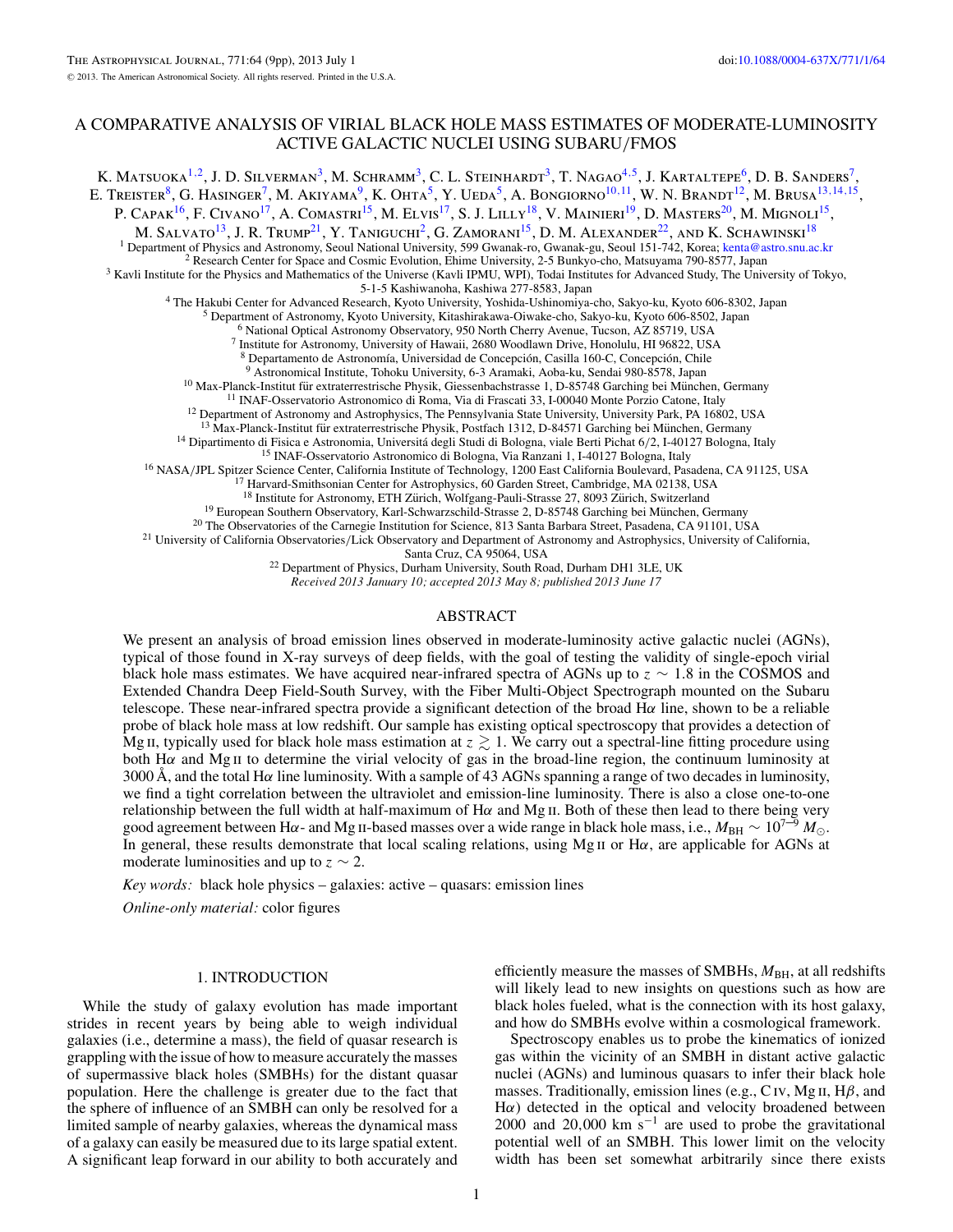a well-known population of both type 1 AGNs having narrower line widths (i.e., NLS1; Osterbrock & Pogge [1987\)](#page-8-0) and those with intermediate-mass black holes (Greene & Ho [2004,](#page-8-0) [2007\)](#page-8-0).

There are methods to determine the luminosity-weighted radial distance between the broad-line region (BLR) and central source,  $R_{BLR}$ , for AGNs ( $z \leq 0.4$ ) through reverberationmapping campaigns (e.g., Bahcall et al. [1972;](#page-8-0) Peterson [1993;](#page-8-0) Bentz et al. [2009\)](#page-8-0) based on Balmer lines. Even with the complex nature of the BLR, this characteristic radius is tightly correlated with its luminosity (Kaspi et al. [2000,](#page-8-0) [2005;](#page-8-0) Bentz et al. [2009;](#page-8-0) Denney et al. [2010\)](#page-8-0), thus providing a means to infer such a distance to the BLR in large quasar samples based solely on luminosity. Then, coupled with velocity information, this provides a viral mass estimate based on a single-epoch spectrum. Such techniques have been applied to large quasar samples, most notably the Sloan Digital Sky Survey (SDSS). A number of studies (e.g., Vestergaard & Osmer [2009;](#page-8-0) Steinhardt & Elvis [2010;](#page-8-0) Shen et al. [2011\)](#page-8-0) clearly demonstrate that such samples effectively probe SMBHs above  $M_{BH} \gtrsim 10^9 M_{\odot}$  at  $z \sim 2$  (an epoch of maximal black hole activity) due to the wide area coverage and shallow depth. It is important to keep in mind that these black hole masses are based on calibrations using lower luminosity AGNs at low redshift; their application to luminous quasars at high redshift is not well solidified with reverberation mapping (Kaspi et al. [2007\)](#page-8-0).

Efforts have been made to determine possible systematic errors between mass estimators that rely on different emission lines. For example, using a sample of Seyfert galaxies at *z* ∼ 0*.*36, McGill et al. [\(2008\)](#page-8-0) compare black hole mass measurements using Mg ii, H*β*, and H*α* emission lines. They find that masses can have systematic offsets of  $0.38 \pm 0.05$  dex in the mean  $(0.13 \pm 0.05$  dex, if the same virial coefficient is adopted). At higher redshift, Shen & Liu [\(2012\)](#page-8-0) compared masses using different lines (e.g., Mg ii and the Balmer lines) of luminous quasars and find essentially no difference. However, there has been no examination of masses for moderate-luminosity AGNs at high redshift.

Deep surveys, such as COSMOS, GOODS, and AEGIS, are effective probes of black hole accretion at lower masses. Given that the black hole mass function is steeply declining at  $\log M_{\rm BH} \gtrsim 9$  (Shen & Kelly [2012\)](#page-8-0), studies of the global population with SDSS are susceptible to large uncertainties when extrapolated to lower masses (Kelly & Shen [2012\)](#page-8-0). While noble attempts have been made to characterize the low-mass end (log  $M_{\rm BH} \lesssim 9$ ; Tamura et al. [2006;](#page-8-0) Hopkins et al. [2007;](#page-8-0) Merloni & Heinz [2008\)](#page-8-0), these studies have been based on luminosity and do not consider virial velocities. These deep survey fields have considerable X-ray coverage that can be utilized to select AGNs that mitigate biases incurred by host galaxy dilution and obscuration. Such selection then has the potential to effectively probe the lower luminosity AGN population that may be powered by lower mass black holes or those accreting at sub-Eddington rates. Follow-up optical spectroscopic observations are enabling single-epoch virial black hole mass estimates (down to  $10^{7} M_{\odot}$ ) based on the properties of their broad emission lines and continuum luminosity (Trump et al. [2009;](#page-8-0) Merloni et al. [2010\)](#page-8-0).

Mass estimates for these higher redshift AGNs, which actually constitute the majority of the population in deep surveys such as COSMOS, rely on Mg ii or Civ since the H*β* line (used to calibrate recipes based on local samples) is no longer available in the optical window at  $z \gtrsim 0.8$ . While the assumption that the Mg II line is produced from the same physical region as H*β* may hold (McLure & Jarvis [2002;](#page-8-0) Shen et al. [2008\)](#page-8-0), there are studies that indicate that the physics of the BLR is not so simple (Wang et al. [2009;](#page-8-0) Trakhtenbrot & Netzer [2012\)](#page-8-0), especially for the most luminous quasars (Marziani et al. [2009,](#page-8-0) [2013;](#page-8-0) Steinhardt & Silverman  $2011$ ), which can have significant outflows possibly in response to a more intense radiation field. Furthermore, it is non-trivial to disentangle the broad Mg II line from the Fe emission that sits at its base, especially for lower mass black holes, and maybe even those at the high-mass end.

We present the first results of a near-infrared spectroscopic survey of broad-line AGNs (BLAGNs), primarily in the COSMOS field, using the Fiber Multi-Object Spectrograph (FMOS) mounted on the Subaru telescope. With FMOS, we now have the capability to simultaneously acquire near-infrared spectra of  $\sim$ 200 targets over a field of view of 0.19 deg<sup>2</sup>. In this study, we report on the comparison between the H $\alpha$  emission line profile, detected in the near-infrared, with that of Mg ii present in previously available optical spectra. We aim to establish how effective recipes (established locally) are to measure single-epoch black hole masses out to  $z \sim 1.8$  and for BLAGNs of lower luminosity (i.e., lower black hole mass) as compared to those found in the SDSS. Our sample is supplemented with AGNs from the Extended Chandra Deep Field-South (ECDF-S) Survey that reach fainter depths, in X-rays, than the *Chandra/* COSMOS survey and improve our statistics at lower black hole masses. In Section 2, we fully describe the FMOS observations including target selection, data reduction, and success rate with respect to detecting the H $\alpha$  emission line. We describe our method for fitting broad emission lines in Section [3.](#page-3-0) Our results are described in Section [4.](#page-4-0) Throughout this work, we assume  $H_0 = 70$  km s<sup>-1</sup> Mpc<sup>-1</sup>,  $\Omega_{\Lambda} = 0.7$ ,  $\Omega_{\text{M}} = 0.3$ , and AB magnitudes.

## 2. NEAR-INFRARED SPECTROSCOPY WITH SUBARU*/*FMOS

The capability of FMOS (Kimura et al. [2010\)](#page-8-0) to simultaneously acquire near-infrared spectra for a large number of objects over a wide field offers great potential for studies of galaxies (Yabe et al. [2012;](#page-8-0) Roseboom et al. [2012\)](#page-8-0) and AGNs (Nobuta et al. [2012\)](#page-8-0) at high redshift. Over a circular region 30 in diameter, it is possible to place up to 400 fibers, each with a 1<sup>"</sup>. 2 aperture, across the field. To detect emission lines in AGNs over a wide range in redshift, we elect to use the lowresolution mode that effectively covers two wavelength intervals of 1*.*05–1*.*34*μ*m (*J* band) and 1*.*43–1*.*77*μ*m (*H* band) simultaneously. The spectral resolution is  $\lambda/\Delta\lambda \approx 600$ , thus we obtain a velocity resolution full width at half-maximum (FWHM)  $\sim$  500 km s<sup>-1</sup> at  $\lambda = 1.5 \mu$ m, suitable for the study of broad emission lines of AGNs. Unfortunately, this mode requires an additional optical element (i.e., volume phase holographic grating) that reduces the total throughput to ∼4% at 1.3*μ*m and impacts the limiting depth reachable in a few hours of integration time.

Accurate removal of the bright sky background when observing from the ground with near-infrared detectors remains the primary challenge. With FMOS, an OH-airglow suppression filter (Maihara et al. [1993;](#page-8-0) Iwamuro et al. [2001\)](#page-8-0) is built into the system that significantly reduces the intensity of strong atmospheric emission lines that usually plague the *J* band and *H* band. Equally important, it has the capability (cross-beam switching, hereafter CBS) to dither targets between fiber pairs, effectively measuring the sky background spatially close to individual objects and through the same fibers as the science targets. In this mode, two sequential observations are taken by offsetting the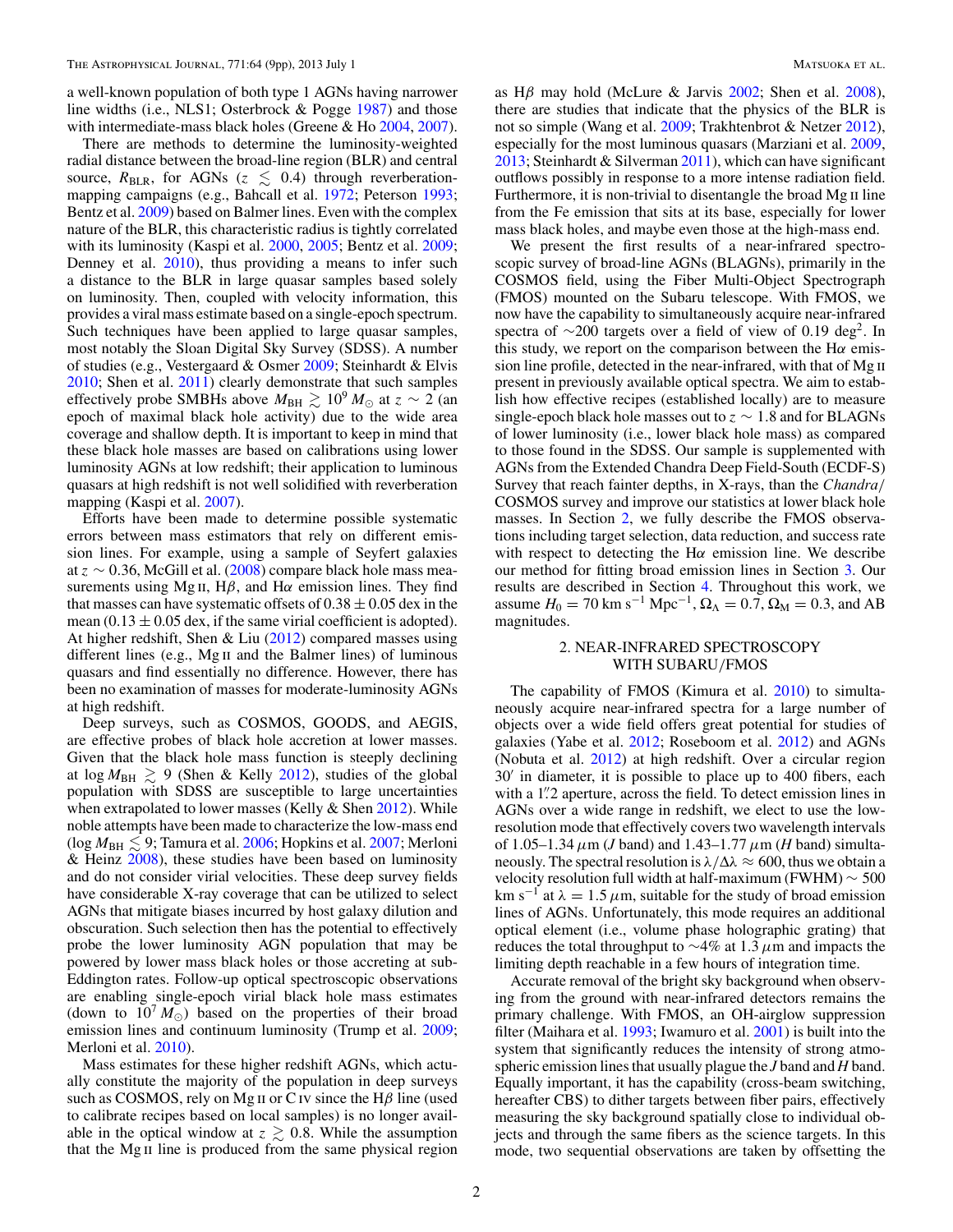telescope by 60" while keeping the target within one of the two fibers. The tradeoff is that only 200 fibers are available in this CBS mode. We refer the reader to Kimura et al. [\(2010\)](#page-8-0) for full details of the instrument and its performance.

Below, we briefly describe our observing program using FMOS, including the selection of type 1 AGNs, data reduction, and the success rate with respect to the detection of broad emission lines. The complete details of our program will be presented in J. D. Silverman et al. (in preparation), along with the full catalog of emission-line properties of BLAGNs in the COSMOS and ECDF-S.

## *2.1. Target Selection*

Our primary selection of AGNs is based on their having X-ray emission detected by *Chandra* (Elvis et al. [2009;](#page-8-0) Civano et al. [2012\)](#page-8-0) within the central square degree of COSMOS (hereafter C-COSMOS). The high surface density of AGNs (∼2000 deg−2) at the limiting depths  $(f_{0.5-2.0 \text{ keV}} > 2 \times 10^{-16} \text{ erg cm}^{-2} \text{ s}^{-1})$ of the C-COSMOS field ensures that we make adequate use of the multiplex capabilities of FMOS. In addition, two FMOS pointings were observed further out from the center of the COSMOS field; thus, we relied upon the catalog of optical and near-infrared counterparts to *XMM-Newton* sources (Brusa et al. [2010\)](#page-8-0) for AGN selection.

We further require that optical spectroscopy (Trump et al. [2007;](#page-8-0) Lilly et al. [2009\)](#page-8-0) is available for each source that yields a reliable redshift and a detection of at least a single broad (FWHM  $> 2000 \text{ km s}^{-1}$ ) emission line, namely, Mg II in many cases. We then specifically targeted those with spectroscopic redshifts that allow us to detect either H $\beta$  (1.2 < *z* < 1.7 and  $1.9 < z < 2.6$ ), H $\alpha$  (0.6  $< z < 1.0$  and  $1.2 < z < 1.7$ ), or Mg<sub>II</sub> (2.8  $\lt z \lt 3.8$  and 4.1  $\lt z \lt 5.3$ ) in the observed FMOS spectral windows in low-resolution mode, i.e.,  $1.05-1.34 \mu m$  and  $1.43-1.77 \mu m$ . Fibers are assigned to BLAGNs (for which we can detect emission lines of interest) with a limiting magnitude of  $J_{AB} = 23$ . Those at  $J_{AB} < 21.5$ are given higher priority to ensure that this sample (of lower density on the sky) is well represented in the final catalog; this also effectively improves upon our success rate of detection of both continuum and line emission. Due to the sensitivity of FMOS and the low number density of AGNs at *z >* 3, our sample has very few detections of Mg II in the near-infrared.

In addition, we have acquired FMOS observations of X-rayselected AGNs in the ECDF-S (Lehmer et al. [2005\)](#page-8-0) survey by including those that are only detected in the deeper 2–4 Ms data (Luo et al. [2010;](#page-8-0) Xue et al. [2011\)](#page-8-0) in the central region that covers GOODS. This deeper X-ray field offers the potential to extend the dynamic range of our study in terms of black hole mass and Eddington ratio. We specifically select AGNs, as mentioned above, based on their optical properties determined through deep spectroscopic campaigns (Szokoly et al. [2004;](#page-8-0) Silverman et al. [2010\)](#page-8-0). As with the COSMOS sample, we place higher priority on the brighter AGNs ( $R_{AB}$  < 22) while targeting the fainter cases with lower priority.

#### *2.2. Observations*

We have acquired near-infrared spectra of BLAGNs with Subaru*/*FMOS from the COSMOS and ECDF-S surveys. The majority of the data was obtained during open use time through NAOJ over three nights in 2010 December (ID: S10B-108) and two nights in 2011 December (ID: S11B-098). Additional targets were observed during other programs being carried out in

the COSMOS field through the University of Hawaii in S10B-S11A. Weather conditions were acceptable, although clouds, mainly cirrus, reduced our observing efficiency. The typical seeing was  $\sim$ 1" with considerable variation across the nights.

We elected to use the CBS mode while taking two sequential exposures each of 15 minutes for each position (A and B positions hereafter). These pairs of exposures were repeated multiple times in order to reach an effective total integration time of 2*.*0–3*.*5 hr on-source. Some time is lost to refocusing and repositioning fibers at regular intervals during the full observation. In the early data, only one spectrograph (IRS1) was available; thus, ∼100 fibers were available for science targets.

## *2.3. Data Reduction*

We use the publicly available software FMOS Image-based Reduction package (Iwamuro et al. [2012\)](#page-8-0). The reduction routines are based on IRAF tasks, although several steps are processed by additional tools written by the FMOS instrument team. Since our observations are carried out using an ABAB nodding pattern in the CBS mode of the telescope, an effective sky subtraction (A−B) can be performed using the two different sky images:  $A_n - B_{n-1}$  and  $A_n - B_{n+1}$  taken before and after the *n*th exposure. After the initial background subtraction, a crosstalk signal is removed by subtracting 0.15% and 1% of the counts from the bright region of each quadrant for IRS1 and IRS2, respectively (see Kimura et al. [2010,](#page-8-0) for more details on the crosstalk). The difference in the bias between the quadrants is corrected to make the average over each quadrant equal. We further apply a flat-field correction using a dome lamp exposure. Bad pixels are masked throughout the reduction procedure. Additional steps include distortion correction and the removal of residual airglow lines. This procedure is carried out for both positions A and B. Individual frames are combined into an averaged image and an associated noise image. Finally, the wavelength calibration is carried out based on a reference image of a Th–Ar emission spectrum. Both individual one-dimensional science and error spectra are extracted to be used for the fitting of emission line profiles.

We perform a first attempt at flux calibration by using the spectra of bright stars, usually one to two per spectrograph. A single stellar spectrum for each spectrograph is chosen to apply a correction based on the spectroscopic magnitude and photometry from the Two Micron All Sky Survey. An improvement of the absolute flux level is required to account for aperture effects. Therefore, we scale the flux of each FMOS spectra of our AGNs to match the deep infrared photometry using the total magnitudes available from the UltraVISTA survey (McCracken et al. [2012\)](#page-8-0) over the COSMOS field. While scale factors can reach as high as ∼4, the median value, mean value, and dispersion are 1.64, 1.82, and 0.80, respectively.

#### *2.4. Sample Characteristics and Completeness*

We have observed over 100 type 1 AGNs in the combined COSMOS and ECDF-S fields to date. In Figure [1,](#page-3-0) we show the X-ray flux and NIR magnitude distribution of the 108 AGNs (originally identified as *Chandra* X-ray sources) in the COSMOS field that have  $0.6 < z < 1.8$ , a redshift interval where we are capable of detecting H*α* in the FMOS spectroscopic window. The distributions are shown for both the observed objects and the 56 AGNs having a significant detection of a broad H*α* emission line (at the expected wavelength) that subsequently yielded a black hole mass estimate.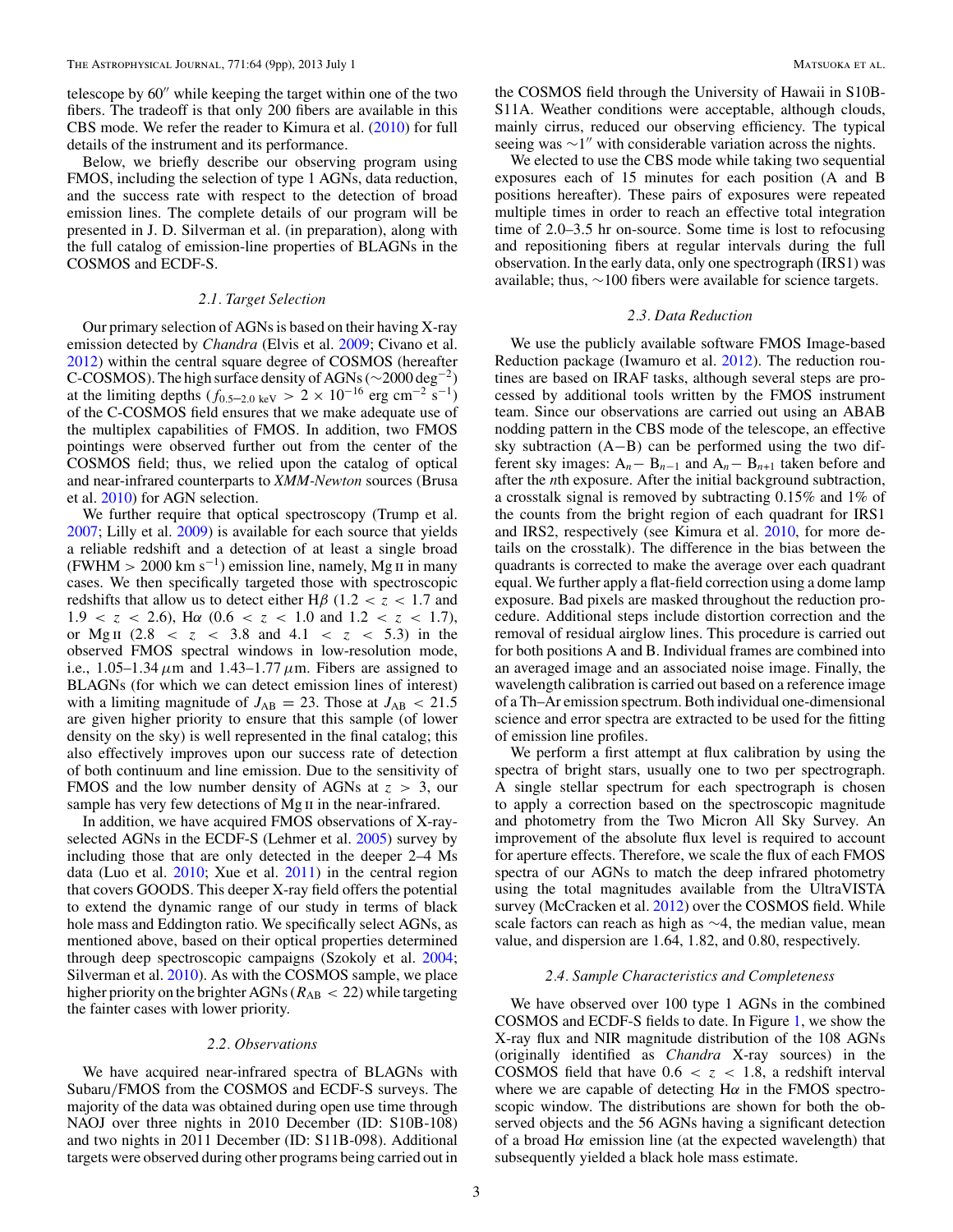<span id="page-3-0"></span>

**Figure 1.** Selection and completeness of the COSMOS AGNs with FMOS spectra. Each panel shows the distribution of the observed sample (open histogram) and those that yield black hole mass estimates based on the H*α* emission line (filled black histogram) for (a) X-ray 0*.*5–10*.*0 keV flux and (b) *J*-band magnitude.

Prior to our observations, we had no empirical assessment of the performance of FMOS; thus, AGNs were targeted to faint infrared magnitudes, now understood not to be feasible using the low-resolution mode for the faintest objects ( $J_{AB} \sim 23$ ). As shown in Figure  $1(b)$ , we have had a reasonable level of success (71%) with the detection of broad emission lines at brighter magnitudes  $(J_{AB} < 21.5)$ . Unfortunately, the success rate is significantly lower at fainter magnitudes, thus dropping to 50% for the entire sample with  $J_{AB}$  < 23. It is worth highlighting that a survey depth of  $J_{AB} < 21.5$  is about 2 mag fainter than current near-infrared spectroscopic observations of SDSS quasars (Shen & Liu  $2012$ ) at similar redshifts. In Figure 2, we demonstrate this by plotting the bolometric luminosity (based on *L*<sup>3000</sup> and a bolometric correction of 5.15; Shen et al. [2011\)](#page-8-0) of our AGNs compared to those from SDSS surveys.

Greene & Ho [\(2005\)](#page-8-0) describe in detail the benefits of using H*α* for black hole mass measurements. In particular, the H*α* emission line is stronger ( $\sim$ 3×), and thus more easily detected as compared to H*β*. This is clearly evident from our observations. We successfully detect a broad H*α* line in ∼50% of the cases (as mentioned above), while the detection of H*β* is very low (17%). Even so, we do detect H $\beta$  in a fair number of cases up to  $z \sim 2.6$  that will be presented in the full emission-line catalog (J. D. Silverman et al., in preparation). Any future FMOS campaign designed to detect the H*β* emission line (both broad and narrow) should increase the exposure time significantly and*/*or use the high-resolution mode that has roughly three



**Figure 2.** Bolometric luminosity as a function of redshift for AGNs in COSMOS (red filled circles), ECDF-S (red open circles), and SDSS (gray and black symbols). Errors represent a  $1\sigma$  uncertainty of measurements, excluding systematic errors, e.g., uncertainty of bolometric correction. (A color version of this figure is available in the online journal.)

times higher throughput in the *H* band as compared to the lowresolution mode (see Figure 19 of Kimura et al. [2010\)](#page-8-0).

## 3. SPECTRAL-LINE FITTING

We measure the properties of broad emission lines present in optical and near-infrared spectra to derive single-epoch black hole mass estimates. For the emission lines of interest here (i.e., Mg<sub>II</sub> and H $\alpha$ ), we specifically measure the FWHM, total luminosity of the emission line in the case of  $H\alpha$ , and monochromatic continuum luminosity at 3000 Å. Due to the moderate luminosities of the AGN sample, there can be a nonnegligible host galaxy contribution that impacts the estimate of the AGN continuum at redder wavelengths; therefore, we chose to use the H $\alpha$  line flux rather than the continuum luminosity. Fortunately, the multi-wavelength photometry of the COSMOS, including the *Hubble Space Telescope* imaging, enables us to determine the level of such contamination that will be fully assessed in a future study. Emission lines are fit using a procedure as outlined below that enables us to characterize the line shape for even those that have a considerable level of noise.

Our fitting procedure of the continuum and line emission utilizes MPFITFUN, a Levenberg–Marquardt least-squares minimization algorithm as available within the IDL environment. Even though this routine has well-known computational issues, this algorithm is widely used due to its ease of use and fast execution time. The routine returns best-fit parameters and their errors as well as a measure of the goodness of the overall fit. We further describe the individual components required to successfully extract a parameterization of the broad component used in determining the virial masses. It is worth noting that each line has its own advantages and disadvantages that need to be considered carefully, especially when fitting data of moderate signal-to-noise ratios (S/Ns); average  $S/N \sim 6$  in the H $\alpha$  line and  $\sim$ 20 in the M  $\text{II}$  line. A final inspection of each fit by eye is performed to remove obvious cases where a broad component is not adequately determined almost exclusively due to spectra having low  $S/N$ ;  $\sim$  3 for the H $\alpha$  line in near-infrared spectra and ∼5 for Mg ii line in optical spectra.

#### *3.1. Hα*

We perform a fit to the H*α* emission line (if detected within the FMOS spectral window) in order to measure line width and integrated emission-line luminosity. Based on the spectroscopic redshift as determined from optical spectroscopy, we select the spectrum at rest wavelengths centered on the emission line and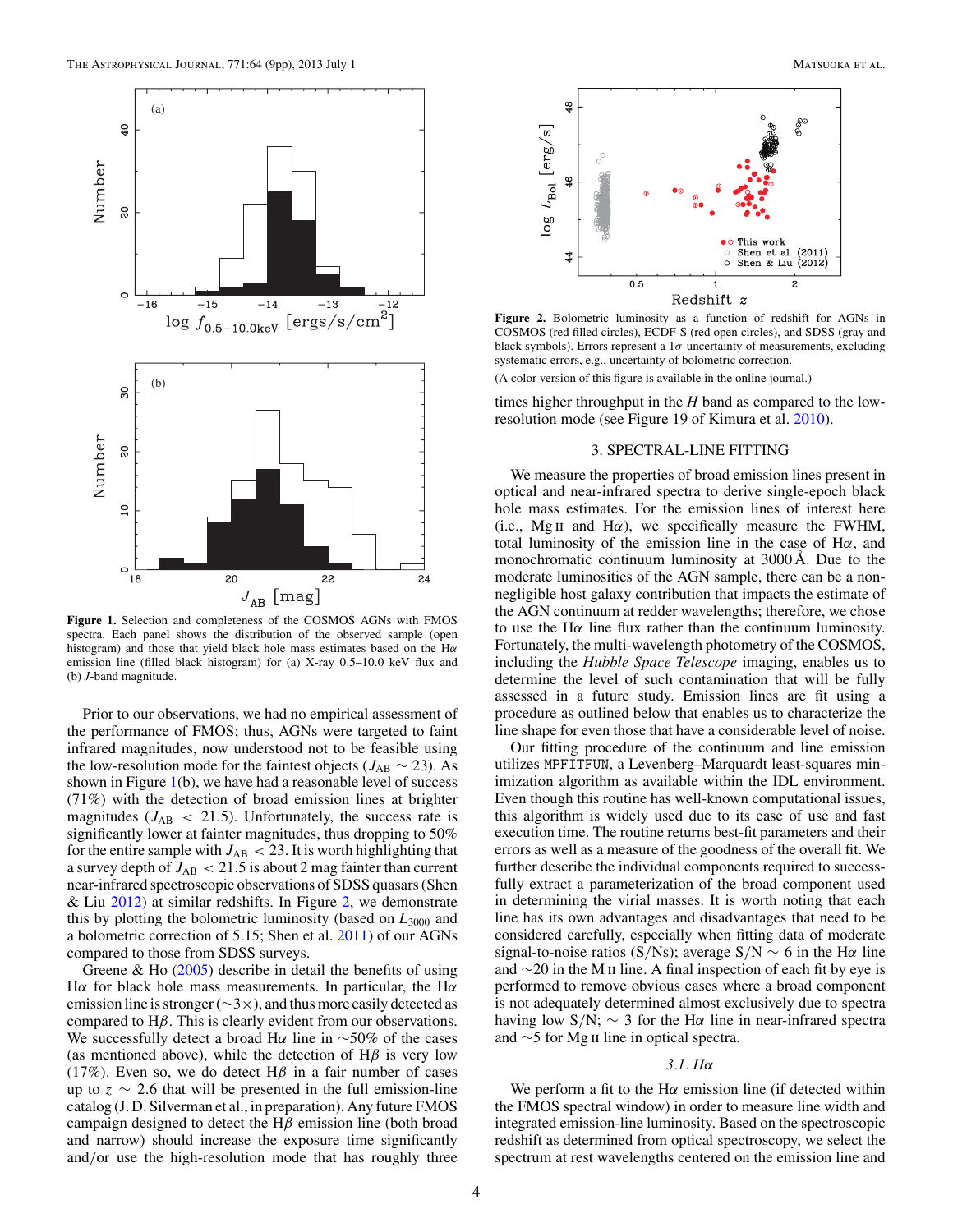<span id="page-4-0"></span>spanning a range that enables an accurate determination of the continuum characterized by a power law,  $f_\lambda \propto \lambda^{-\alpha}$ .

We employ multiple Gaussian components to describe the line profile. It is common practice to make such an assumption on the intrinsic shape of individual components even though it has been demonstrated that broad emission lines in AGNs are not necessarily of such a shape (e.g., Collin et al. [2006\)](#page-8-0). The H*α* line is fit with two or three Gaussians (including a narrow component) and the [N ii] *λ*6548,6583 lines with a pair of Gaussians. The ratio of the  $[N II]$  lines is fixed at the laboratory value of 2.96. The narrow width of the  $[N II]$  lines is fixed to match the narrow component of H*α*. The width of the narrow components is limited to 420–800 km s<sup>-1</sup> (a range not corrected for intrinsic dispersion). The velocity profile of the broad components is characterized by the FWHM, which is measured using either one Gaussian or the sum of two Gaussians. We then correct the velocity width for the effect of instrumental dispersion to achieve an intrinsic profile width. The H*α* luminosity discussed throughout this work is the sum of the broad components.

There are cases for which the fitting routine returns a solution with the width of the narrow component pegged at the upper bound of 800 km s<sup> $-1$ </sup>. It is worth highlighting that this minimization routine stops the fitting procedure when a parameter hits a limit; thus, the returned values are not the true best-fit values. For these, we inspect all fits by eye and decide whether such an additional broad component is real. For many cases, we can use the  $[O \text{ III}]$   $\lambda$ 5007 line profile, within the FMOS spectral window, to determine whether such a fit to the narrow line complex is accurate. In addition, we can use the available optical spectra for such comparisons. When the level of significance of the narrow line is negligible, we rerun the fitting routine and fix the narrow line width to the spectral resolution of FMOS,  $\sim$ 420 km s<sup>-1</sup>. In Figure 3, we show three examples of our fits to the H*α* emission line that span a range of line properties.

# *3.2. Mg* ii

We fit the Mg<sub>II</sub> emission line, as done in Schramm  $\&$ Silverman [\(2012\)](#page-8-0), observed in the optical spectra primarily from zCOSMOS (Lilly et al. [2009\)](#page-8-0), Magellan*/*IMACS (Trump et al. [2007\)](#page-8-0), and SDSS (York et al. [2000\)](#page-8-0). The emission line is modeled by a combination of one or two broad Gaussian functions to best characterize the line shape. We first remove the continuum (before attempting to deal with the emission lines) by fitting the emission in a window surrounding the line. As with H*α*, a power-law function is chosen to best characterize the featureless, non-stellar light attributed to an accretion disk. We further include a broad Fe emission component based on an empirical template (Vestergaard  $&$  Wilkes [2001\)](#page-8-0) that is convolved by a Gaussian of variable width and straddles the base of the Mg<sub>II</sub> emission line. A least-square minimization is implemented to determine the best-fit parameters. When possible, we optimize the residuals of the fits on a case-bycase basis by trying to minimize the number of components. Absorption features are either masked out or interpolated across. The fit returns two parameters required for black hole mass estimates: FWHM and monochromatic luminosity at 3000 Å. Examples of our fits to the Mg II line are presented in Figure [4.](#page-6-0)

# 4. RESULTS

We can determine how closely the parameters *(i.e., luminosity* and FWHM) required to estimate single-epoch black hole



**Figure 3.** Examples of our fitting routine for the H*α* line detected in COSMOS AGN. In the upper portion of each panel, the observed spectrum is shown in black with the best fit in red. The continuum (gray dashed line) and individual emission-line components (gray Gaussian curves) are also indicated, respectively. In the lower panels, the residuals are shown with the same scale as that of the upper panel.

(A color version of this figure is available in the online journal.)

masses agree between the H $\alpha$  and Mg<sub>II</sub> emission lines. Any systematic offset or inherent scatter may only add additional uncertainty to the derived masses. We essentially want to establish whether or not the kinematics of the BLR is consistent with photoionized gas in virial motion around the SMBH. We provide all measurements and derived masses in Table [1.](#page-5-0)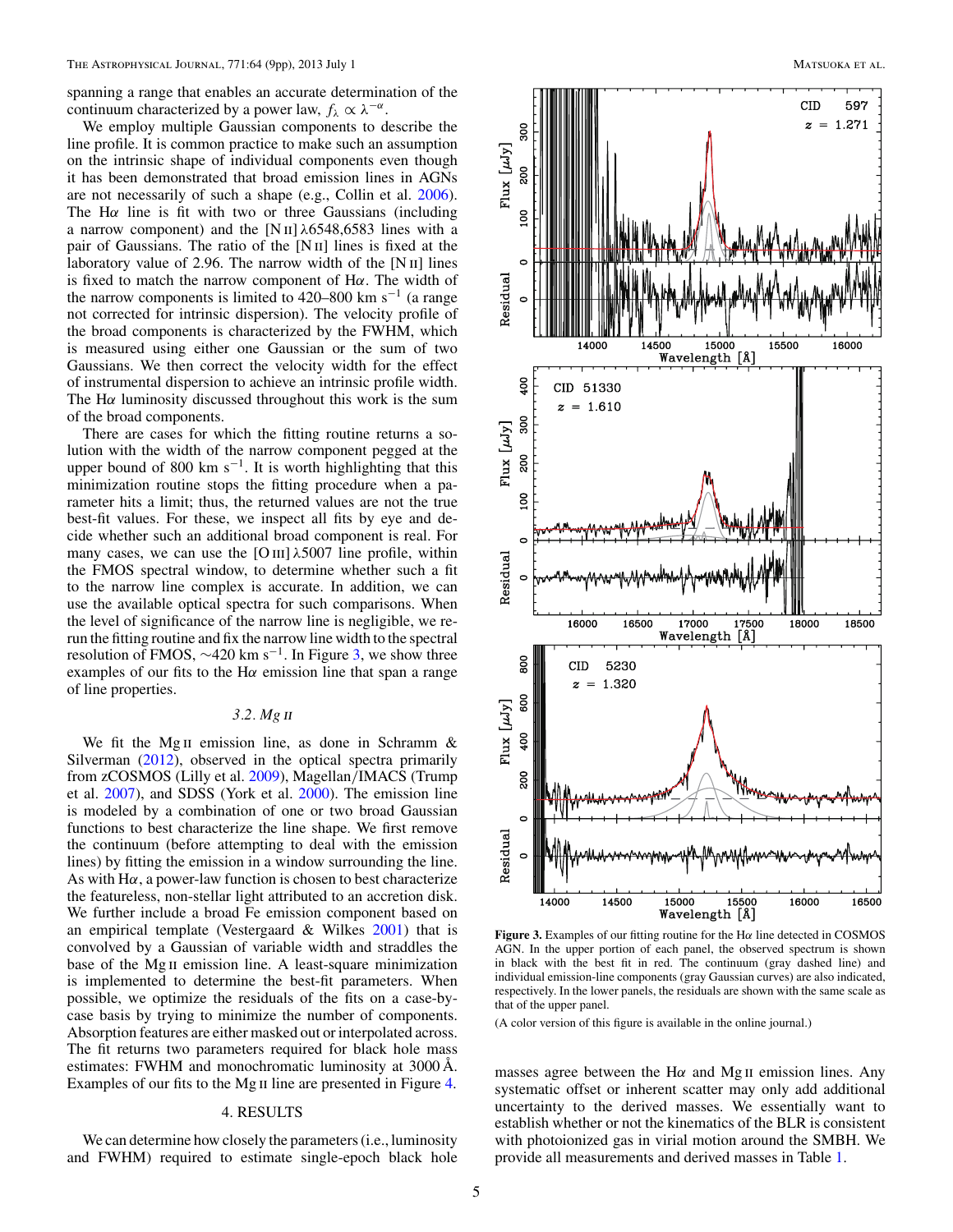**Table 1** Catalog of Emission-line Properties and Black Hole Masses

<span id="page-5-0"></span>

| CID <sup>a</sup> | Field         | R.A.      | Decl.       | $\ensuremath{\mathnormal{Z}}$ | $\log L$ (erg s <sup>-1</sup> ) |                   | $\log$ FWHM (km s <sup>-1</sup> ) |                   | $log M_{BH} (M_{\odot})$ |                 |
|------------------|---------------|-----------|-------------|-------------------------------|---------------------------------|-------------------|-----------------------------------|-------------------|--------------------------|-----------------|
|                  |               | (J2000)   | (J2000)     |                               | $H\alpha$                       | $3000 \text{\AA}$ | $H\alpha$                         | $Mg$ II           | $H\alpha$                | MgII            |
| 178              | COSMOS        | 149.58521 | $+2.05114$  | 1.350                         | $43.76 \pm 0.03$                | $45.35 \pm 0.03$  | $3.685 \pm 0.013$                 | $3.811 \pm 0.079$ | $8.68 \pm 0.03$          | $8.78 \pm 0.16$ |
| 5275             | COSMOS        | 149.59021 | $+2.77450$  | 1.400                         | $44.10 \pm 0.13$                | $45.50 \pm 0.02$  | $3.835 \pm 0.028$                 | $3.973 \pm 0.072$ | $9.18 \pm 0.09$          | $9.18 \pm 0.14$ |
| 322              | COSMOS        | 149.62421 | $+2.18067$  | 1.190                         | $43.16 \pm 0.14$                | $45.02 \pm 0.02$  | $3.440 \pm 0.044$                 | $3.581 \pm 0.081$ | $7.84 \pm 0.12$          | $8.17 \pm 0.16$ |
| 192              | COSMOS        | 149.66358 | $+2.08522$  | 1.220                         | $43.24 \pm 0.14$                | $45.05 \pm 0.02$  | $3.339 \pm 0.075$                 | $3.490 \pm 0.035$ | $7.68 \pm 0.17$          | $8.00 \pm 0.07$ |
| 157              | COSMOS        | 149.67512 | $+1.98275$  | 1.330                         | $42.98 \pm 0.13$                | $44.84 \pm 0.03$  | $3.701 \pm 0.040$                 | $3.632 \pm 0.017$ | $8.28 \pm 0.11$          | $8.19 \pm 0.04$ |
| 2138             | COSMOS        | 149.70358 | $+2.57808$  | 1.550                         | $44.00 \pm 0.06$                | $45.27 \pm 0.03$  | $3.535 \pm 0.050$                 | $3.635 \pm 0.068$ | $8.50 \pm 0.11$          | $8.39 \pm 0.14$ |
| 5163             | COSMOS        | 149.71725 | $+2.86564$  | 1.410                         | $44.01 \pm 0.04$                | $45.51 \pm 0.04$  | $3.621 \pm 0.009$                 | $3.663 \pm 0.009$ | $8.69 \pm 0.03$          | $8.56 \pm 0.02$ |
| 329              | COSMOS        | 149.73896 | $+2.22067$  | 1.020                         | $43.86 \pm 0.02$                | $45.07 \pm 0.03$  | $3.887 \pm 0.022$                 | $4.028 \pm 0.007$ | $9.15 \pm 0.05$          | $9.09 \pm 0.02$ |
| 5230             | COSMOS        | 149.78467 | $+2.71933$  | 1.320                         | $44.43 \pm 0.01$                | $45.85 \pm 0.01$  | $3.657 \pm 0.006$                 | $3.713 \pm 0.084$ | $8.99 \pm 0.01$          | $8.82 \pm 0.15$ |
| 216              | COSMOS        | 149.79179 | $+1.87289$  | 1.570                         | $43.12 \pm 0.11$                | $44.35 \pm 0.02$  | $3.356 \pm 0.148$                 | $3.529 \pm 0.091$ | $7.65 \pm 0.31$          | $7.75 \pm 0.17$ |
| $222\,$          | COSMOS        | 149.82196 | $+1.83867$  | 1.340                         | $43.26 \pm 0.02$                | $44.92 \pm 0.04$  | $3.576 \pm 0.042$                 | $3.744 \pm 0.032$ | $8.18 \pm 0.09$          | $8.45 \pm 0.07$ |
| 206              | <b>COSMOS</b> | 149.83704 | $+2.00886$  | 1.480                         | $43.54 \pm 0.06$                | $45.01 \pm 0.02$  | $3.446 \pm 0.025$                 | $3.478 \pm 0.087$ | $8.07 \pm 0.06$          | $7.96 \pm 0.16$ |
| 208              | COSMOS        | 149.85196 | $+1.99844$  | 1.230                         | $44.19 \pm 0.03$                | $45.70 \pm 0.02$  | $3.771 \pm 0.009$                 | $3.982 \pm 0.080$ | $9.10 \pm 0.03$          | $9.29 \pm 0.15$ |
| 1194             | COSMOS        | 149.88100 | $+2.45083$  | 1.310                         | $43.11 \pm 0.05$                | $44.85 \pm 0.03$  | $3.316 \pm 0.039$                 | $3.552 \pm 0.091$ | $7.56 \pm 0.09$          | $8.03 \pm 0.17$ |
| 1129             | COSMOS        | 149.89483 | $+2.17447$  | 1.310                         | $43.08 \pm 0.03$                | $44.43 \pm 0.02$  | $3.977 \pm 0.052$                 | $3.947 \pm 0.062$ | $8.90 \pm 0.11$          | $8.62 \pm 0.12$ |
| 499              | COSMOS        | 149.91975 | $+2.32747$  | 1.460                         | $43.86 \pm 0.06$                | $45.34 \pm 0.02$  | $3.668 \pm 0.024$                 | $3.867 \pm 0.032$ | $8.70 \pm 0.06$          | $8.89 \pm 0.06$ |
| 452              | COSMOS        | 150.00446 | $+2.23708$  | 1.410                         | $43.06 \pm 0.16$                | $44.64 \pm 0.03$  | $3.460 \pm 0.113$                 | $3.516 \pm 0.091$ | $7.83 \pm 0.25$          | $7.86 \pm 0.17$ |
| 142              | COSMOS        | 150.05379 | $+2.58967$  | 0.700                         | $43.68 \pm 0.04$                | $45.07 \pm 0.03$  | $3.397 \pm 0.011$                 | $3.373 \pm 0.037$ | $8.04 \pm 0.03$          | $7.78 \pm 0.07$ |
| 108              | COSMOS        | 150.05871 | $+2.47742$  | 1.250                         | $43.61 \pm 0.04$                | $45.12 \pm 0.03$  | $3.040 \pm 0.175$                 | $3.678 \pm 0.053$ | $7.27 \pm 0.36$          | $8.41 \pm 0.10$ |
| 463              | COSMOS        | 150.09588 | $+2.14517$  | 1.320                         | $42.75 \pm 0.09$                | $44.48 \pm 0.04$  | $3.317 \pm 0.197$                 | $3.656 \pm 0.086$ | $7.37 \pm 0.41$          | $8.06 \pm 0.17$ |
| 255              | COSMOS        | 150.10162 | $+1.84836$  | 1.660                         | $44.15 \pm 0.10$                | $45.58 \pm 0.04$  | $3.326 \pm 0.097$                 | $3.414 \pm 0.068$ | $8.15 \pm 0.21$          | $8.10 \pm 0.13$ |
| 112              | COSMOS        | 150.10267 | $+2.53031$  | 1.320                         | $44.04 \pm 0.04$                | $45.68 \pm 0.02$  | $3.582 \pm 0.014$                 | $3.568 \pm 0.029$ | $8.62 \pm 0.04$          | $8.45 \pm 0.06$ |
| 1028             | COSMOS        | 150.16175 | $+1.87794$  | 1.450                         | $42.87 \pm 0.13$                | $44.44 \pm 0.03$  | $3.226 \pm 0.201$                 | $3.444 \pm 0.050$ | $7.24 \pm 0.42$          | $7.62 \pm 0.09$ |
| 1044             | COSMOS        | 150.24517 | $+1.90008$  | 1.560                         | $43.95 \pm 0.06$                | $45.41 \pm 0.02$  | $3.545 \pm 0.041$                 | $3.820 \pm 0.055$ | $8.50 \pm 0.09$          | $8.83 \pm 0.11$ |
| 1174             | COSMOS        | 150.27888 | $+1.95947$  | 1.550                         | $43.42 \pm 0.07$                | $45.07 \pm 0.03$  | $3.401 \pm 0.060$                 | $3.410 \pm 0.023$ | $7.91\pm0.13$            | $7.85 \pm 0.05$ |
| 119              | COSMOS        | 150.29971 | $+2.50692$  | 1.500                         | $43.37 \pm 0.08$                | $44.84 \pm 0.02$  | $3.483 \pm 0.102$                 | $3.466 \pm 0.089$ | $8.05 \pm 0.21$          | $7.86 \pm 0.17$ |
| 54               | COSMOS        | 150.31192 | $+2.03575$  | 0.970                         | $43.25 \pm 0.04$                | $44.46 \pm 0.03$  | $4.104 \pm 0.041$                 | $4.001 \pm 0.015$ | $9.26 \pm 0.09$          | $8.75 \pm 0.03$ |
| 305              | COSMOS        | 150.37658 | $+1.71789$  | 1.570                         | $44.03 \pm 0.04$                | $45.41 \pm 0.03$  | $3.584 \pm 0.034$                 | $3.715 \pm 0.077$ | $8.62 \pm 0.07$          | $8.62 \pm 0.15$ |
| 66               | COSMOS        | 150.37825 | $+2.19642$  | 1.510                         | $43.15 \pm 0.10$                | $44.53 \pm 0.03$  | $3.720 \pm 0.112$                 | $3.780 \pm 0.081$ | $8.42 \pm 0.24$          | $8.34 \pm 0.16$ |
| 389              | COSMOS        | 150.38675 | $+1.96669$  | 1.530                         | $43.46 \pm 0.04$                | $45.01 \pm 0.02$  | $3.704 \pm 0.053$                 | $3.740 \pm 0.048$ | $8.55 \pm 0.11$          | $8.48 \pm 0.09$ |
| 536              | COSMOS        | 150.44958 | $+2.24644$  | 0.880                         | $43.09 \pm 0.03$                | $44.68 \pm 0.04$  | $3.521 \pm 0.026$                 | $3.502 \pm 0.038$ | $7.98 \pm 0.06$          | $7.85 \pm 0.08$ |
| 642              | COSMOS        | 150.49562 | $+2.41256$  | 1.370                         | $43.24 \pm 0.06$                | $44.88 \pm 0.02$  | $3.679 \pm 0.055$                 | $3.773 \pm 0.006$ | $8.38 \pm 0.12$          | $8.49 \pm 0.02$ |
| 597              | COSMOS        | 150.52617 | $+2.24497$  | 1.271                         | $43.27 \pm 0.05$                | $44.69 \pm 0.02$  | $3.186 \pm 0.023$                 | $3.210 \pm 0.029$ | $7.38 \pm 0.05$          | $7.27 \pm 0.06$ |
| 604              | COSMOS        | 150.58183 | $+2.28769$  | 1.340                         | $43.25 \pm 0.16$                | $44.71 \pm 0.03$  | $3.285 \pm 0.024$                 | $3.510 \pm 0.078$ | $7.57 \pm 0.10$          | $7.88 \pm 0.14$ |
| 607              | COSMOS        | 150.60971 | $+2.32311$  | 1.295                         | $43.59 \pm 0.04$                | $45.16 \pm 0.03$  | $3.505 \pm 0.013$                 | $3.407 \pm 0.087$ | $8.21 \pm 0.04$          | $7.89 \pm 0.16$ |
| 305              | ECDF-S        | 53.03612  | $-27.79289$ | 0.544                         | $43.40 \pm 0.03$                | $44.98 \pm 0.03$  | $3.874 \pm 0.030$                 | $3.763 \pm 0.034$ | $8.87 \pm 0.06$          | $8.52 \pm 0.13$ |
| 345              | <b>ECDF-S</b> | 53.06750  | $-27.65844$ | 1.324                         | $43.49 \pm 0.09$                | $45.02 \pm 0.02$  | $3.462 \pm 0.067$                 | $3.581 \pm 0.069$ | $8.07 \pm 0.15$          | $8.16 \pm 0.13$ |
| 358              | <b>ECDF-S</b> | 53.08462  | $-28.03750$ | 1.624                         | $43.31 \pm 0.17$                | $45.23 \pm 0.02$  | $3.419 \pm 0.137$                 | $3.532 \pm 0.049$ | $7.88 \pm 0.30$          | $8.17 \pm 0.16$ |
| 375              | ECDF-S        | 53.11038  | $-27.67658$ | 1.030                         | $43.79 \pm 0.05$                | $45.18 \pm 0.02$  | $3.377 \pm 0.088$                 | $3.480 \pm 0.033$ | $8.06 \pm 0.18$          | $8.04 \pm 0.13$ |
| 379              | <b>ECDF-S</b> | 53.11250  | $-27.68481$ | 0.737                         | $43.32 \pm 0.03$                | $45.05 \pm 0.02$  | $3.947 \pm 0.025$                 | $4.013 \pm 0.067$ | $8.98 \pm 0.05$          | $9.05 \pm 0.14$ |
| 391              | <b>ECDF-S</b> | 53.12492  | $-27.75833$ | 1.218                         | $43.17 \pm 0.11$                | $44.69 \pm 0.01$  | $4.023 \pm 0.138$                 | $3.729 \pm 0.077$ | $9.05 \pm 0.29$          | $8.30 \pm 0.11$ |
| 417              | <b>ECDF-S</b> | 53.15879  | $-27.66253$ | 0.837                         | $43.33 \pm 0.02$                | $44.67 \pm 0.03$  | $3.630 \pm 0.015$                 | $3.718 \pm 0.108$ | $8.33 \pm 0.03$          | $8.28 \pm 0.17$ |
| 712              | <b>ECDF-S</b> | 53.37054  | $-27.94483$ | 0.840                         | $42.67 \pm 0.08$                | $44.87 \pm 0.02$  | $3.782 \pm 0.068$                 | $3.809 \pm 0.018$ | $8.28 \pm 0.15$          | $8.55 \pm 0.14$ |
|                  |               |           |             |                               |                                 |                   |                                   |                   |                          |                 |

**Note.** <sup>a</sup> The *Chandra* ObsID.

### *4.1. Luminosities*

Our first concern is to determine whether the H*α* emissionline luminosity scales appropriately with the UV continuum luminosity. For the following analysis, we do not correct for extinction due to dust and any contamination by the host galaxy; the impact of these, thought to be small, will be quantified in a later study. In Figure [5,](#page-6-0) the continuum luminosity,  $\lambda L_{\lambda}$ at 3000 Å, is plotted against the emission-line luminosity of H*α*. Our data (as shown by the red points) spans two decades in luminosity and exhibits a clear correspondence between continuum and line emission. Based on our AGN sample, we determine the best-fit linear relation to be  $log(\lambda L_{3000})$  =  $(0.82 \pm 0.08) \times \log L_{\text{H}\alpha}$  +(9.31 ± 3.47). For the linear fitting, we adopt a FITEXY method (Press et al. [1992;](#page-8-0) Park et al. [2012\)](#page-8-0). The level of dispersion of the data about this fit that will contribute to the dispersion in the final mass estimates is 0.20 dex.

We can compare our data set to more luminous quasars from the SDSS. In particular, we identify 327 quasars from the SDSS sample in Shen et al.  $(2011)$  with  $0.35 < z < 0.40$  that cover a similar luminosity range as our high-redshift sample. These were selected from 1178 quasars at  $0.35 < z < 0.40$  based on high-quality data determined by adopting the following criteria: error in  $\log(M_{\text{BH}}/M_{\odot})$  < 0.5,  $\log(\text{FWHM}_{\text{H}\alpha}/\text{km s}^{-1})$  > 2.9, and  $\log(\text{FWHM}_{\text{Mg}_{II}}/\text{km s}^{-1})$  > 2.9. In addition, we include data from a recent study by Shen & Liu [\(2012\)](#page-8-0) that provide the emission-line properties, including the H*α* line of highluminosity quasars from the SDSS with  $1.5 < z < 2.2$ . These samples are added to our data shown in Figure [5.](#page-6-0) We clearly see that SDSS quasars fall along the  $\lambda L_{3000} - L_{\text{H}\alpha}$  relation as established above. Furthermore, the SDSS quasars have similar dispersion at both low-*z* and high-*z* samples to our sample,  $\sigma = 0.20$  and  $\sigma = 0.15$ , respectively. We highlight that our AGN sample nicely extends such comparisons between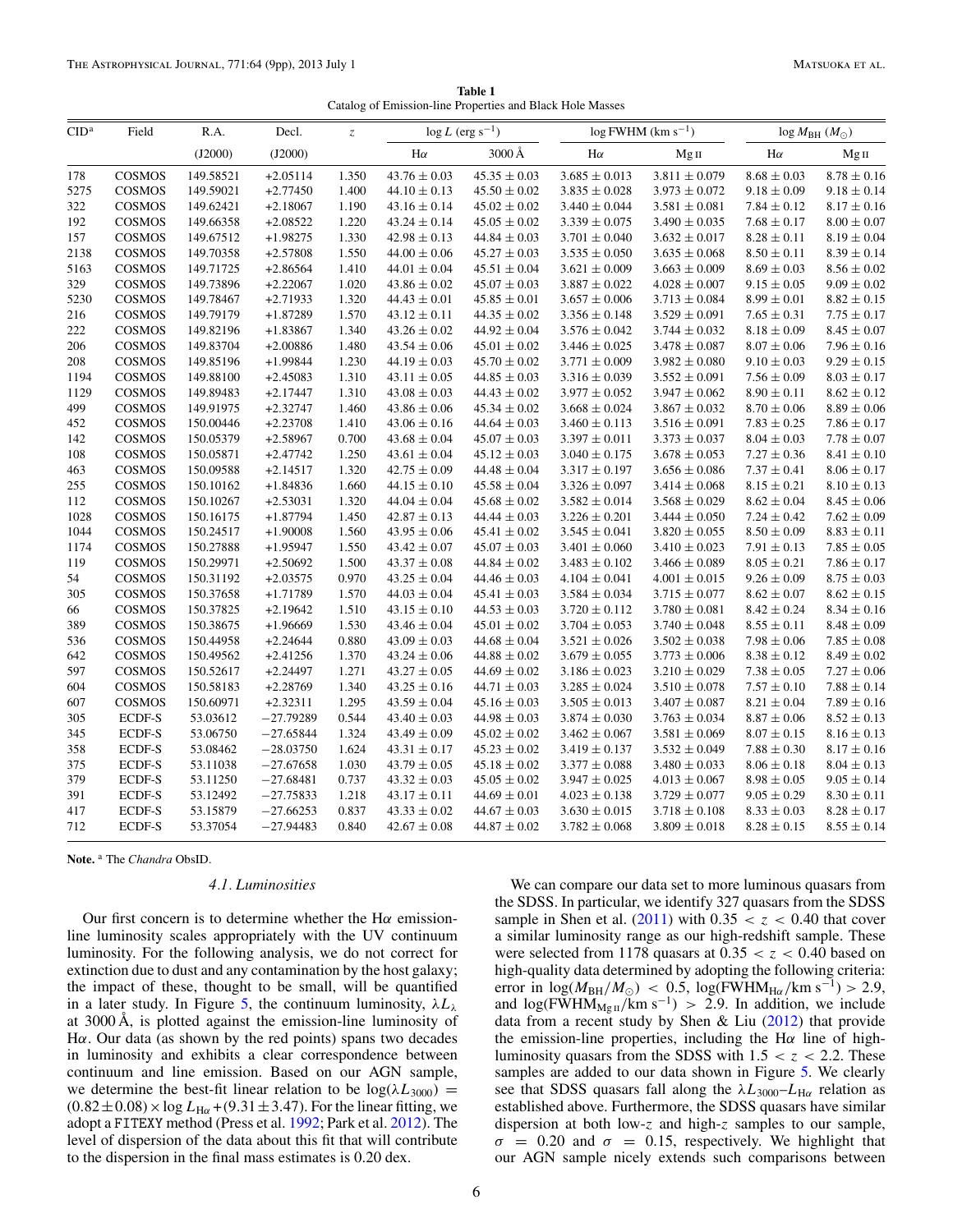<span id="page-6-0"></span>

Figure 4. Examples of our fits for the Mg II line for the same AGN as shown in Figure [3.](#page-4-0) The top panel shows the spectral range around Mg II. The best-fit model is indicated as a red solid line. The different components are as indicated: Fe emission (blue), pseudo-continuum (purple), and Gaussian components (green and brown). The residual is shown in the lower panel. In the upper right corner of each panel, we show the black hole mass distribution computed from our Monte Carlo tests based on the uncertainties of the line width and continuum luminosity measurements.

(A color version of this figure is available in the online journal.)

continuum luminosity and line emission at higher redshifts and to lower luminosities. We are able to effectively establish a wider dynamic range that is not present in the high-*z* SDSS sample due to the limited luminosity range around  $log(\lambda L_{3000}) \sim 46.2$ . By merging all three samples, we find the following relation



**Figure 5.** Comparison between the monochromatic luminosity at 3000 Å and the H*α* emission-line luminosity. AGNs in our sample are shown as red circles. The gray and black circles mark published observations of SDSS quasars (gray circles:  $0.35 < z < 0.40$ ; black circles:  $1.5 < z < 2.2$ ). A linear fit to both our data only (red line) and the joint sample (black line) is given. The distribution of  $log(\lambda L_{3000}/L_{H\alpha})$  as a histogram is shown in the sub-panel. The colors of their histograms are the same as the symbols. Errors represent a 1*σ* level of uncertainty.

(A color version of this figure is available in the online journal.)

based on a linear fit:  $log(\lambda L_{3000}) = (0.96 \pm 0.01) \times log L_{H\alpha}$  $(3.00 \pm 0.53)$ .

While there is very good agreement between the UV continuum and emission-line luminosity, there is a small difference that may impact, even slightly, our comparison of the masses. Based on the FMOS sample, the mean ratio  $\langle \log(\lambda L_{3000}/L_{H\alpha}) \rangle$ is  $1.54 \pm 0.03$ , which is slightly higher than that found for both the low-*z* and high-*z* SDSS quasar samples mentioned above;  $\langle \log(\lambda L_{3000}/L_{\text{H}\alpha}) \rangle$  = 1.40 ± 0.01 and  $\langle \log(\lambda L_{3000}/L_{\text{H}\alpha}) \rangle$  =  $1.36 \pm 0.02$ , respectively. This can be seen in the inset histogram in Figure 5. If this was due to the effect of dust extinction, then one would find the opposite trend with reduced UV continuum relative to the H*α* line emission. There may be other explanations, such as an underlying spectral energy distribution that may be different for X-ray-selected samples (Elvis et al. [2012;](#page-8-0) Hao et al. [2012\)](#page-8-0) and which has an impact on the response seen in photoionized gas, or the effect of the host galaxy on the aperture corrections that differ in each band. While this issue is important, we reserve a detailed investigation for subsequent work since it is beyond the scope of this paper to adequately demonstrate such effects. Here, we are primarily concerned with the magnitude of a luminosity offset and whether it contributes to an offset between the masses. With the black hole mass scaling with the square root of the luminosity (see below), the offset in luminosity, as determined above, amounts to a very small offset of 0.07 in  $log(M_{BH}/M_{\odot})$ .

## *4.2. Velocity Widths*

A second pillar for the use of Mg ii as a black hole mass indicator is that the emitting-line gas is located essentially within the same clouds that emit Balmer emission. While there are claims that this is the case by comparing the velocity profile of Mg<sub>II</sub> with H $\beta$  (e.g., McLure & Jarvis [2002;](#page-8-0) Shen et al. [2011\)](#page-8-0), there are reported differences and trends that are not well understood (Wang et al. [2009;](#page-8-0) Shen & Liu [2012;](#page-8-0) Trakhtenbrot &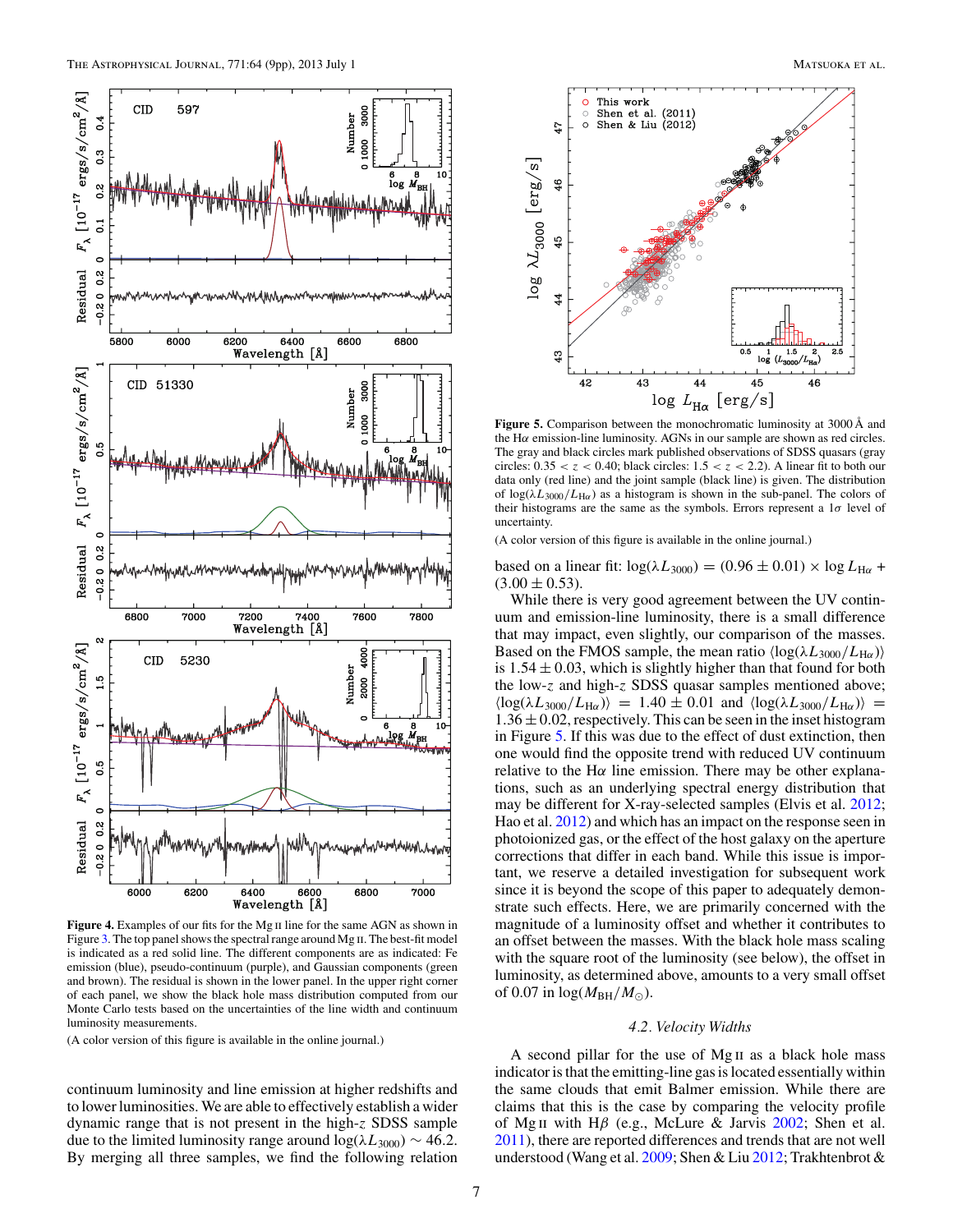

**Figure 6.** Comparison between the FWHM of H $\alpha$  with that of Mg II. The red, gray, and black circles are the same as those in Figure [5.](#page-6-0) A linear fit to both our data only (red line) and the joint sample (black line) is very similar to a one-to-one relation indicated by the dashed line. The distribution of log(FWHM<sub>Mg II</sub>/FWHM<sub>Hα</sub>) is also shown in the sub-panel.

(A color version of this figure is available in the online journal.)

Netzer [2012\)](#page-8-0). For example, Mg ii tends to be narrower than H*β*, with a difference significantly larger at higher velocity widths (see Figure 2 of Wang et al. [2009\)](#page-8-0).

Our aim here is to compare the FWHM of the Mg ii and H*α* emission lines using a sample not yet explored, namely, the moderate-luminosity AGNs at high redshifts in survey fields such as COSMOS. In Figure 6, we plot the emission-line velocity width between H*α* and Mg ii emission lines. Based on the FMOS sample only, a positive linear correlation is seen between the velocity width of the two emission lines with the mean ratio of  $\langle \log(FWHM_{MgII}/FWHM_{H\alpha}) \rangle = 0.089 \pm 0.022$  $(\sigma = 0.143)$ . Our data is in very good agreement with those from the SDSS, i.e.,  $\langle \log(FWHM_{Mg\text{II}}/FWHM_{H\alpha}) \rangle = 0.033$  $(\sigma = 0.176)$  for the low-*z* sample from Shen et al. [\(2011\)](#page-8-0),  $\langle \log(FWHM_{\text{MgII}}/FWHM_{\text{H}\alpha}) \rangle = 0.00 \ (\sigma = 0.076) \text{ for the}$ high-*z* sample from Shen & Liu [\(2012\)](#page-8-0), and recent FMOS results from Subaru XMM-Newton Deep Survey (see Nobuta et al. [2012\)](#page-8-0). Based on a linear fit to the data shown in Figure 6, we measure a slope that is consistent with unity;  $(0.898 \pm 0.132)$ for FMOS only and  $1.001 \pm 0.001$  for FMOS+SDSS), and that cannot substantiate the claim by Wang et al. [\(2009\)](#page-8-0) for a shallower value. These results support a scenario where the Mg II and the H $\alpha$  emitting regions are essentially cospatial with respect to the central ionizing source.

There are a few noticeable outliers well outside the dispersion of the sample. These objects then appear as outliers when comparing their masses based on different lines in the next section. Upon inspection, we find that these are the result of the FMOS spectra having low S*/*N. In some cases, there may be a fit to the H*α* emission line, based on different parameter constraints, that is equally acceptable to the original fit as assessed by a chi-square goodness of fit and has a velocity width in closer agreement with Mg II. However, we refrain from such selective fitting in order to present results that may be obtained from using similar fitting algorithms on larger data sets where such close inspection is not feasible.



**Figure 7.** Comparison of the black hole mass estimated by  $H\alpha$  line with that by Mg II line. The red, gray, and black circles are the same as those in Figure [5.](#page-6-0) The fit to both our data (red line) and the joint sample (black line) is nearly equivalent to a one-to-one relation (dashed line). The distribution of  $\log(M_{\text{Mg\textsc{ii}}}/M_{\text{H}\alpha})$  is also shown in the sub-panel.

(A color version of this figure is available in the online journal.)

#### *4.3. Virial Single-epoch Masses*

We now calculate black hole masses  $(M_{BH})$  based on our single-epoch spectra using both (1)  $L_{3000}$  and FWHM<sub>MgII</sub>, and (2)  $L_{\text{H}\alpha}$  and FWHM<sub>H $\alpha$ </sub>. This calculation can be expressed as follows:

$$
\log\left(\frac{M_{\rm BH}}{M_{\odot}}\right) = a + b \log\left(\frac{\lambda L_{\lambda} \text{ or } L_{\rm line}}{10^{44} \text{ erg s}^{-1}}\right) + c \log\left(\frac{\text{FWHM}}{\text{km s}^{-1}}\right). \tag{1}
$$

We explicitly use the recipes provided by Greene  $\&$  Ho [\(2005\)](#page-8-0) and McLure & Dunlop [\(2004\)](#page-8-0) for the cases of the H*α* and Mg ii lines, respectively:

$$
(a, b, c) = (1.221, 0.550, 2.060)
$$
 for H $\alpha$ ,  
 $(a, b, c) = (0.505, 0.620, 2.000)$  for Mg II.

We note that the calibration of the relation for Mg<sub>II</sub> has been carried out by many studies (e.g., Vestergaard & Peterson [2006;](#page-8-0) McGill et al. [2008\)](#page-8-0) and there are known differences between them.

In Figure 7, we show  $M_{BH}$  for our sample derived from H $\alpha$  and Mg II. Our sample spans a range of  $7.2 \lesssim \log(M_{\rm BH}/M_{\odot}) \lesssim 9.5$ that is consistent with that reported by previous studies of type 1 AGNs in COSMOS (Merloni et al. [2010;](#page-8-0) Trump et al. [2011\)](#page-8-0) and that is complementary to the higher-*L* quasar sample at similar redshifts with  $\log(M_{\text{BH}}/M_{\odot}) \gtrsim 9$  (Shen & Liu [2012\)](#page-8-0). We find that the average (dispersion) in the black hole mass ratio of  $\langle \log(M_{Mg_{II}}/M_{H\alpha}) \rangle$  is 0.17 ( $\sigma = 0.32$ ) for our FMOS sample. These results are similar to that determined from the SDSS sample; the average (dispersion) in the black hole mass ratio is  $-0.05 (\sigma = 0.39)$  at low *z* and  $-0.03 (\sigma = 0.20)$  at high *z*. While an offset of 0.17 dex is seen in the FMOS sample, we conclude that the recipes established using local relations give consistent results between Mg ii- and H*α*-based estimates.